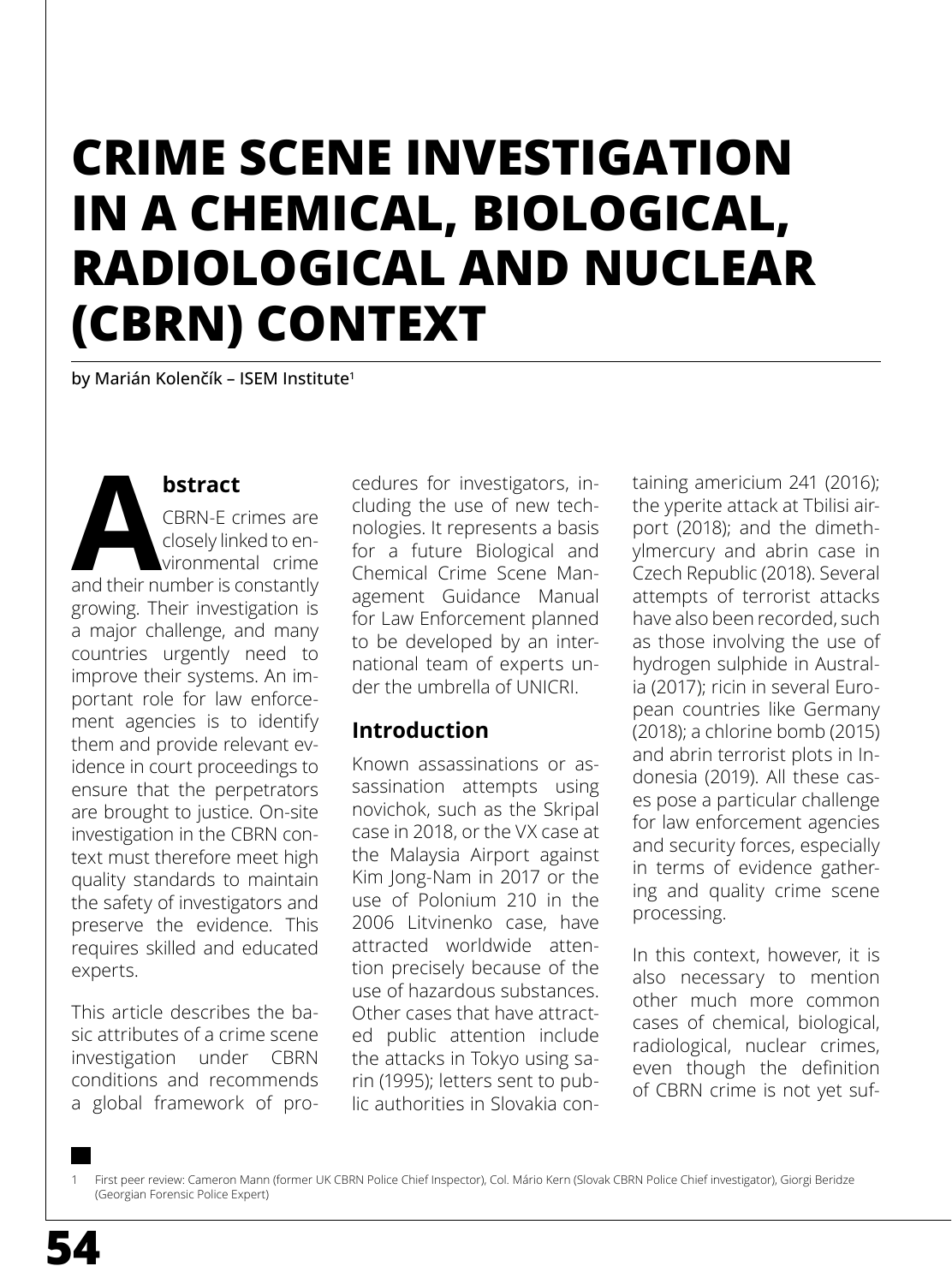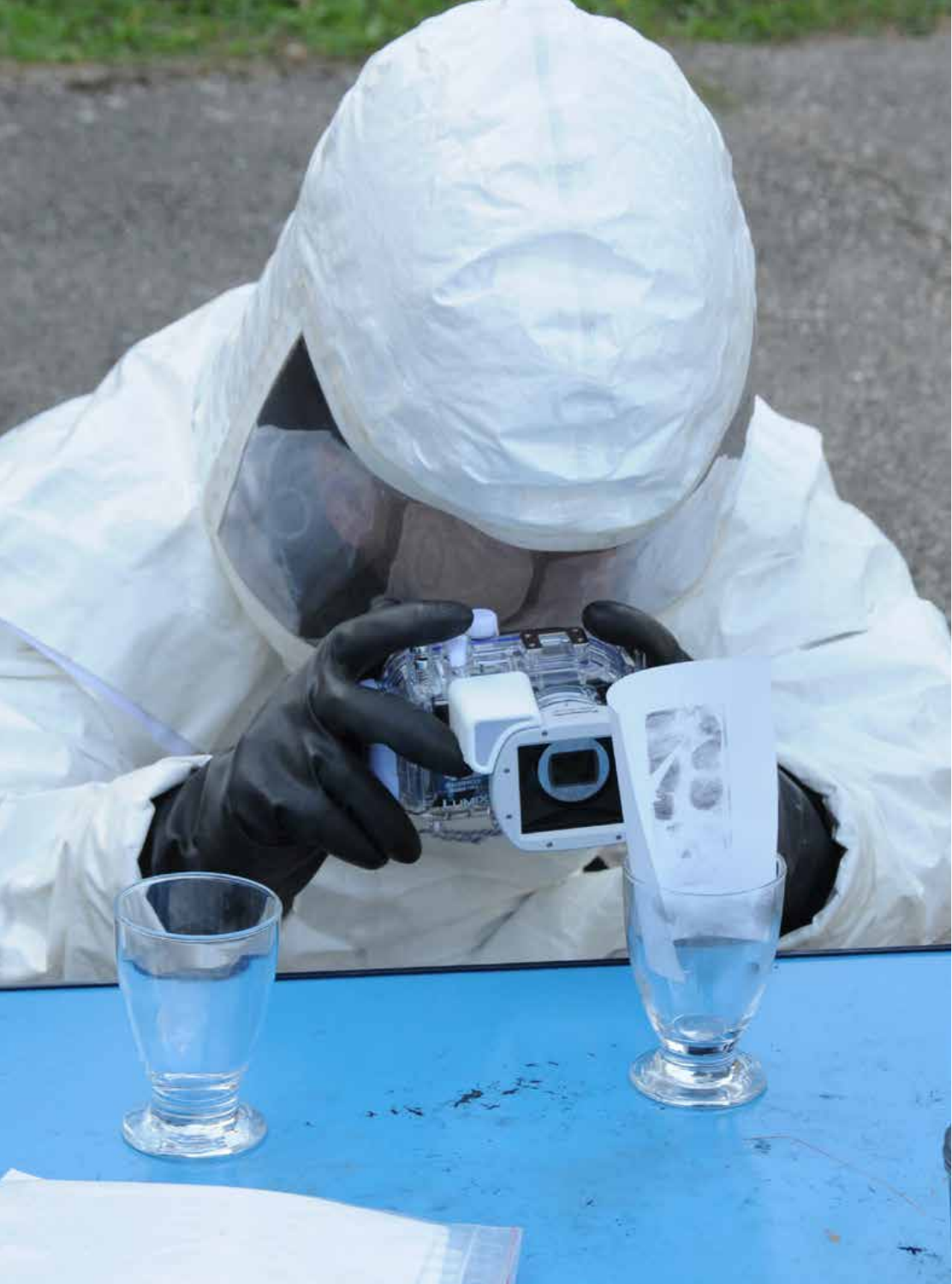ficiently and uniformly established in the criminal law systems worldwide. These definitions include an increasing trend of assaults using acid; the illegal trafficking, production and possession of CBRN materials; and the illegal transport and dumping of hazardous waste, etc.

We can clearly observe from practice that there is a wide range of CBRN crimes classified under different crime categories. Their impact on the population is often invisible, as it primarily affects the environment and the impact on human health is a secondary consequence. Therefore, it is important to link CBRN crime partially to environmental crime, depending on their type. We can also make this connection on the basis of the existing Directive 2008/99 / EC of the European Parliament and of the Council<sup>2</sup>

As a good example of combating CBRN/Environmental crimes, we can mention the Slovak Republic, where the police created a special unit within the Criminal Police Bureau focused on combating environmental crime and investigating cases where hazardous materials are involved, unofficially called the Enviro-CBRN Police Unit.

Also, police agencies from the Czech Republic, Georgia and many other countries have a rich experience in dealing with such types of illegal activities. Therefore, it is important to share this knowledge worldwide among law enforcement practitioners, because different CBRN crimes can be interconnected, e.g.: CBRN material illegally dumped in a landfill site can be used for a terrorist attack or for any other offence putting the population in danger.

# **The definition of CBRN crime is not yet sufficiently and uniformly established in the criminal law**

44

Based on our experience and based on existing international legislation we are preparing a research article about the definition and classification of CBRN crime, which will be published soon. This will address the question of why it is necessary to consider a new, separate and clearly defined category of CBRN crime and will explore the specific methodological, tactical and strategic approach to CBRN crime investigation.

#### **Traditional versus CBRN crime scene investigation**

The topic of CBRN crime is complex and is being increasingly discussed worldwide, especially in connection to crime scene investigation (CSI). We often encounter questions as to whether it is necessary to carry out research in this area or to look more deeply at the adequate standard operating procedures necessary to properly secure evidence at the crime scene under hazardous conditions while protecting the health and safety of crime scene investigators.

To this end, it is necessary to compare traditional CSI with CSI in a CBRN context to identify any differences and why it is necessary to specify CSI procedures in a CBRN environment.

As we know from practice, there are different approaches to classical CSI, however each has a common basis and goal. Priority is given to securing the crime scene and evidence, but also to the general protection of crime scene investigators. As stated by the National Forensic Science

2 Directive 2008/99/EC of the European Parliament and of the Council of 19 November 2008 on the protection of the environment through criminal law. https://w[ww.research](https://www.researchgate.net/publication/352860728_CBRN-E_crime_and_offenders)gate.net/publication/352860728\_CBRN-E\_crime\_and\_offenders'\_motives\_What\_is\_it\_Why\_people\_do\_it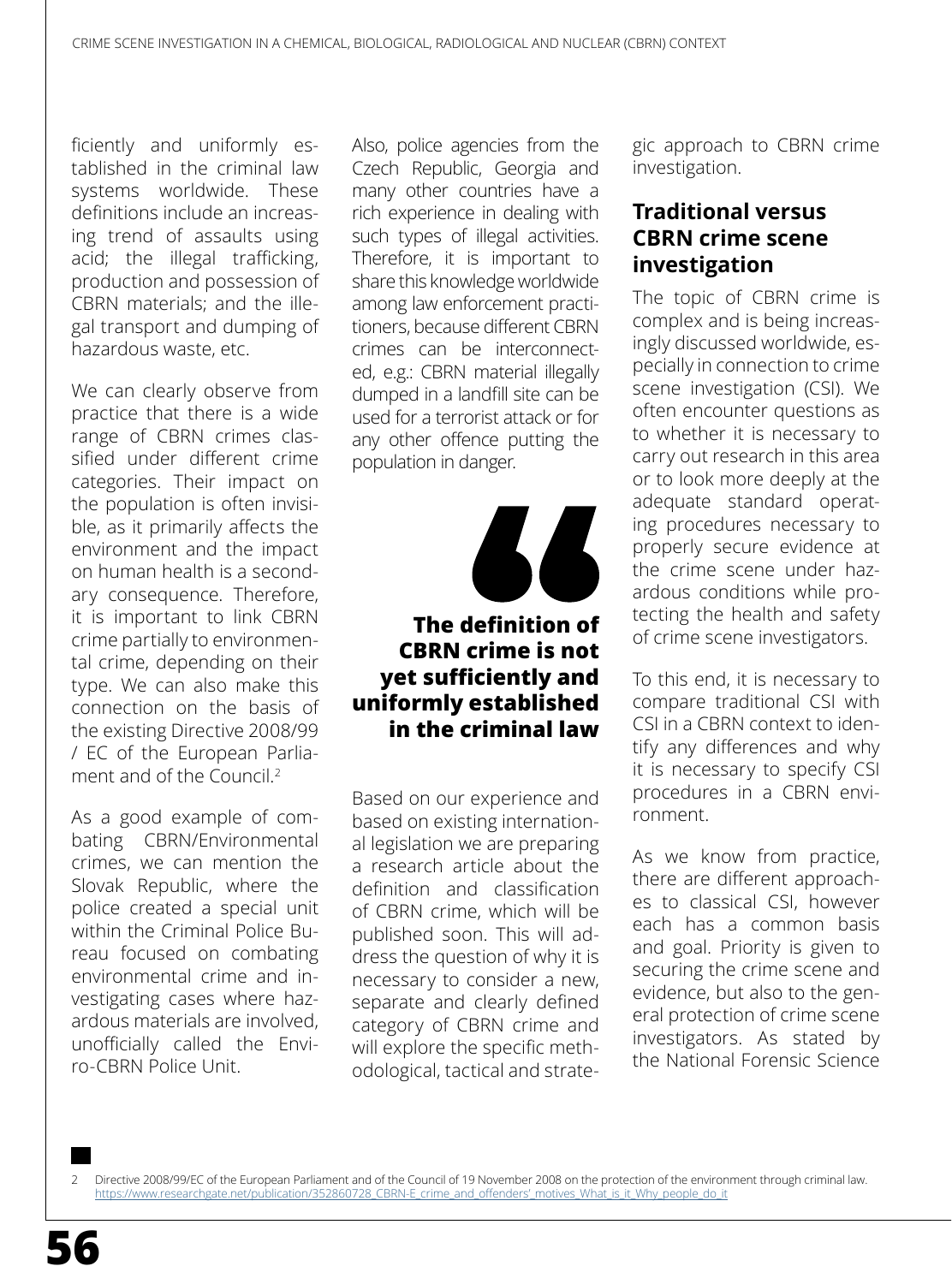66 **Priority is given to securing the crime scene and evidence, but also to the general protection of crime scene investigators**

Technology Center,3 the first is to set the main crime scene dimensions and detect any potential health issue or other hazards. The crime scene must be secured and relevant cordons established. As stated in the United Nations Office on Drugs and Crime (UNODC) Guidebook,4 one of the main objectives of the protection of the crime scene and its evidence is to ensure appropriate anti-contamination measures in such a way as to protect the integrity of the identified evidence. This objective must be a part of the planning phase.

As stated in another UNODC document written by David James Davis and col.5 (4), the



phases of identification, securing and recovery of evidence from crime scenes represent a challenging part of the investigation. It requires intensive work by investigators and spending the necessary amount of time in performing the duties.

So, what is the difference between traditional CSI and CSI in the CBRN context?

CBRN crime scene investigation is very complex and time consuming compared with traditional CSI. A number of factors play a role that affect the whole chain of custody process. Additionally, compared with a traditional crime scene, the CBRN crime scene

contains hazard that could significantly affect the health and safety of investigators and the validity of evidence. A primary CBRN crime scene can be found anywhere: inside an inhabited house, in public buildings and spaces, in industrial enterprises, on critical infrastructure land, on agricultural land, in a forest, in and along a river, in landfills – dump sites, in means of transport, simply everywhere where hazardous materials are commonly present, or where they are transported and used by the perpetrators.

The following four factors must, therefore, be carefully considered in a CBRN context:

- 3 National Forensic Science Technology Center under a cooperative agreement from the Bureau of Justice Assistance, a Simplified Guide to Crime Scene Investigation, USA. <http://www.forensicsciencesimplified.org/csi/CrimeSceneInvestigation.pdf>
- 4 UNODC, Crime Scene and Physical Evidence Awareness for Non-forensic Personnel, New York 2009, ISBN 978-92-1-130273-8.

<sup>5</sup> David James Davis and col., Standard Operating Procedure - Crime Investigations in Criminal Justice Compendium for Somaliland, UNODC, 2015 https://www.unodc.org/documents/easternafrica//Criminal%20Justice%20Compendium%20in%20Somaliland/UNODC\_ROEA [tions\\_WEB\\_LR.pdf](https://www.unodc.org/documents/easternafrica//Criminal%20Justice%20Compendium%20in%20Somaliland/UNODC_ROEA_-_SOP_Crime_Investigations_WEB_LR.pdf)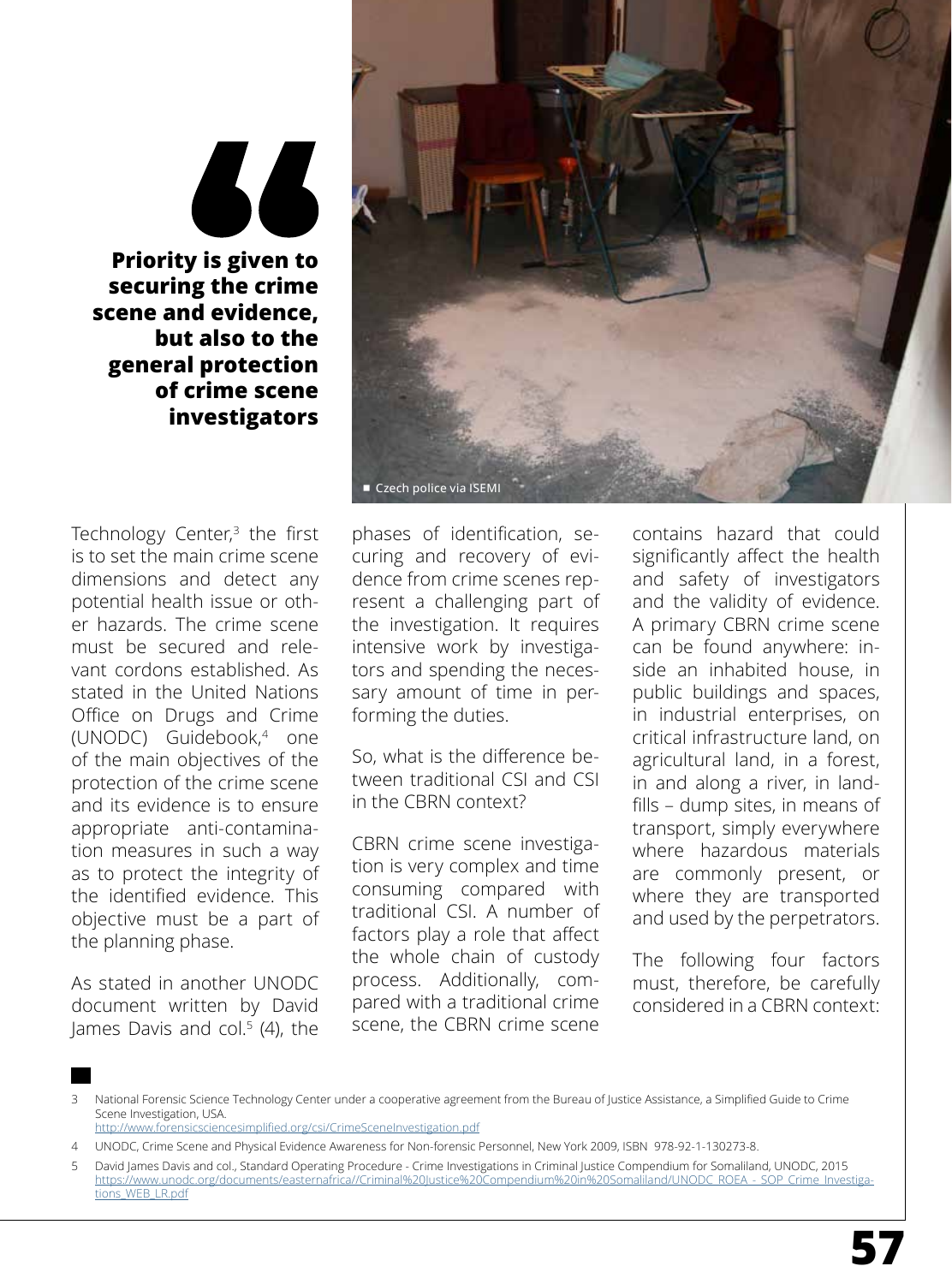**The hazardous materials at the crime scene must be accurately detected, identified, monitored and carefully riskassessed**

#### **I. Specialised equipment and tools**

Investigation teams and other cooperating agencies have to be equipped with relevant detection devices and sampling kits for hazardous material or integrated multi-detection systems able to provide reliable data. Simulation and modelling aspects at the contaminated crime scene using new technologies should also be taken into consideration.

The hazardous materials at the crime scene must be accurately detected, identified, monitored and carefully risk-assessed to determine how they should be managed

(including the levels of protection required for CSIs).

The transport and deployment of such equipment significantly affects the time and personnel management of activities at the crime scene.

#### **II. Protective requirements**

Crime scene investigation in a chemical, biological, radiological and nuclear (CBRN) context

Safety is also emphasized in traditional CSI and priority must be always given to protecting the health and safety of investigators. However, in a CBRN context, the investigators may have to deal with highly hazardous and dangerous materials. This involves the correct selection, dressing and use of personal protective equipment (PPE) that may differ from traditional CSI PPE. When performing on-site tasks, care must be taken to avoid cross-contamination between investigators and to prevent damage to protective clothing. Furthermore, it is important to properly decontaminate, remove and dispose of PPE after completing the work.

In a radiological crime scene, other safety aspects must be considered: time spent in the hazard control area; distance between radioactive sources and CSIs collecting evidence; radiation shielding; the potential spread of radionuclide contamination and monitor-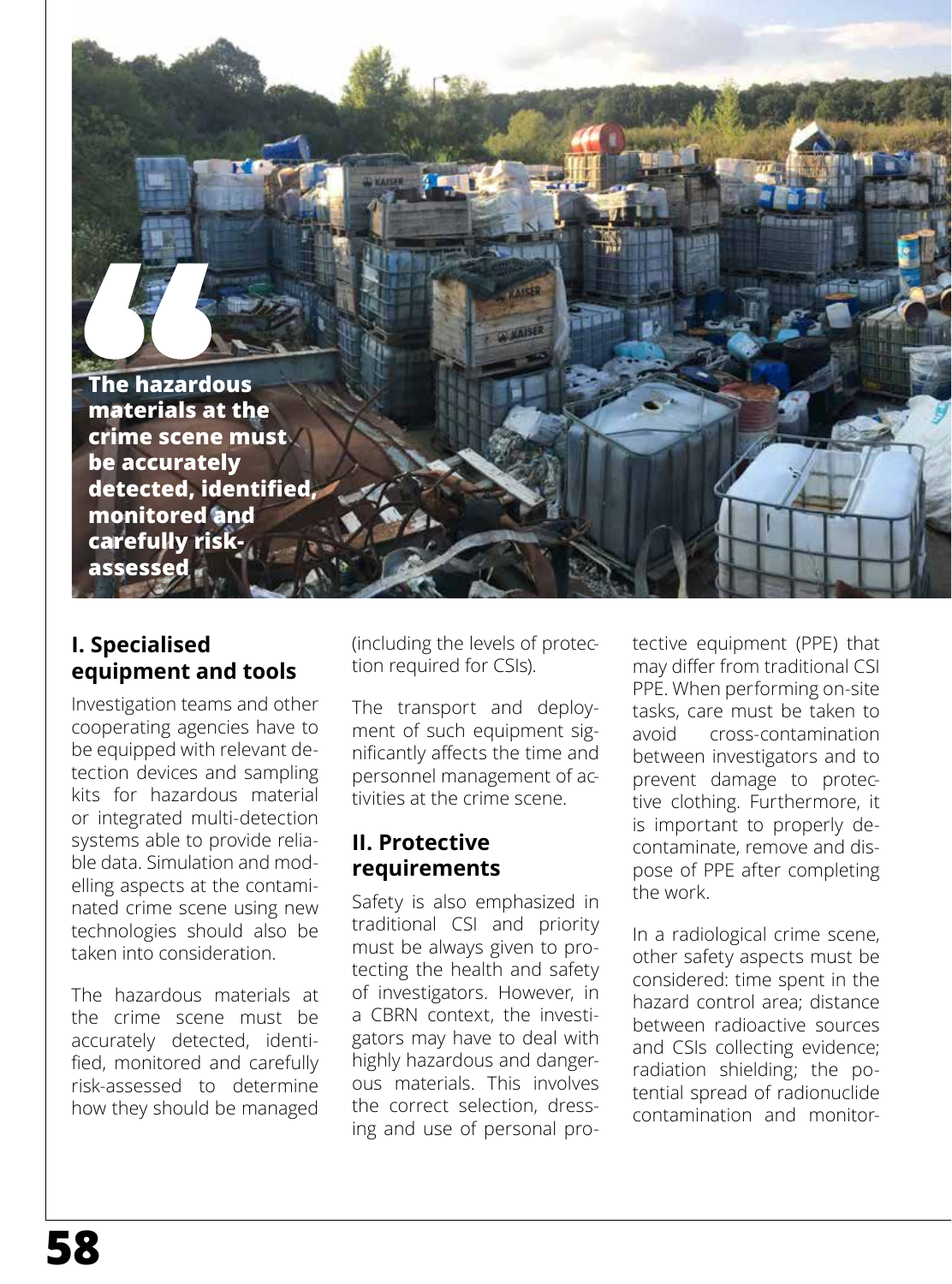

ing of individual radiation exposure.6

The word "contamination" has multiple meanings in CBRN CSI compared to traditional CSI; to prevent the contamination of investigators with dangerous substances; to prevent the contamination of the crime scene and evidence with dangerous substances; and to prevent contamination of other materials that can be transported into a crime scene from outside or from investigators (body fluids, etc.).

It is important to recognise that the work at the CBRN crime scene should only be

carried out by police officers or civilians (forensic experts) with specialized training and education. There will always be a limited number of these experts and therefore it is necessary to pay close attention to their protection and safety, as they guarantee the quality of the work.

#### **III. Time and staff resilience**

Crime scene investigation in a CBRN context has its specific challenges and requirements, which must be respected early in the planning phase of the activity. In addition to normal police work at the crime scene, it is necessary to take

into account the time to put on protective clothing, walk in a CBRN suit to the target place, detect and identify the source of the CBRN threat, its eventual removal, complicated handling of traces in protective suits, decontamination of persons, evidence and used tools. In this connection, there is a limitation resulting from the use of oxygen bottles capacity, radio-communication glitches or the radiation activity of any source present. All these affect not only individual deployment times, but also the number of police officers who have to be deployed to complete tasks. CBRN crime scenes require much more

<sup>6</sup> AEA Nuclear Security Series No. 22–G, Implementing Guide, Radiological Crime Scene Management, IAEA, INTERPOL, UNICRI, Vienna 2014, STI/ PUB/1672, ISBN: 978–92–0–108714–0, 107.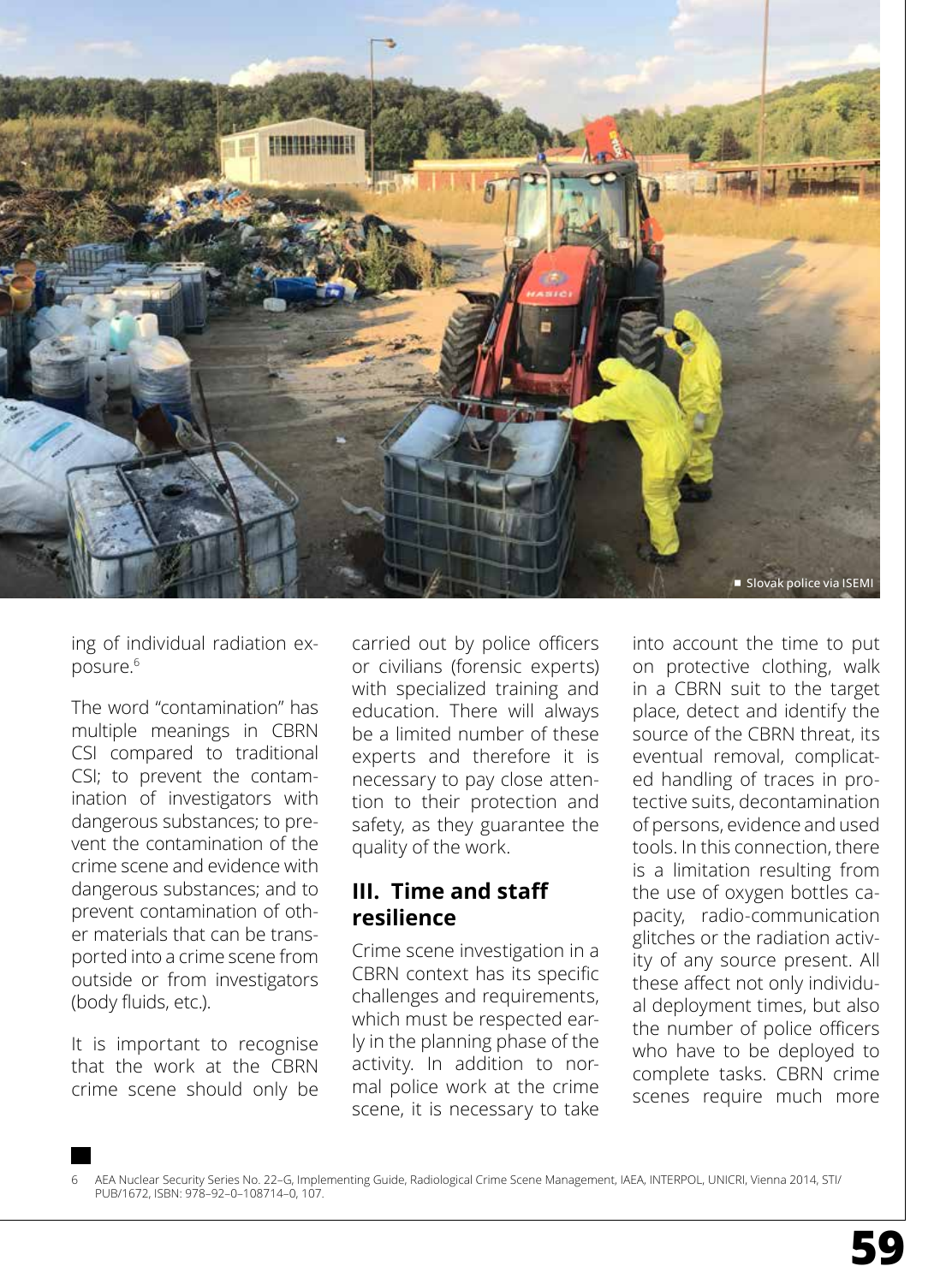frequent rotations and replacements of CSIs linked to the level of the hazard and the level of PPE.

## **IV. Preserving evidence**

Detection, identification, collection, decontamination of evidence and packaging of clean, contaminated and decontaminated evidence must be properly performed and recorded to successfully secure and recover them from the crime scene for the chain of custody always bearing in mind the health protection of relevant CSI experts.

#### **Standard operating procedures**

The use of the correct methodology and standard operating procedures is therefore of paramount importance in achieving successful prosecutions. Achieving success also depends on multiagency co-

**Detection, identification, collection, decontamination of evidence and packaging of clean, contaminated and decontaminated evidence must be properly performed and recorded**

operation which is not always the case in a traditional CSI. In all phases of the CSI listed below, there must be effective communication and cooperation between several police forces, forensic institutes, firefighters, paramedics and other authorities responsible for CBRN threats like public health authorities, nuclear regulatory bodies, radiological institutes, biological and chemical laboratories, military CBRN protection battalions etc.

Therefore, based on our practical experience we suggest the following necessary procedures for an effective onsite investigation in a CBRN context:

# **I. Preparatory phase**

One of the most important parts of an on-site investigation is proper preparation in the form of obtaining as much information as possible about the case and the environment, i.e. the crime scene. It is essential to collect relevant information from Special Weapons and Tactics (SWAT), Canine (K9) and Explosive Ordnance Disposal

(EOD) teams and non-police agencies like fire fighters, etc. if they have previously intervened at the scene. All collected data will then serve to ensure the safety of CSIs as well as the efficient secur-

ing of evidence. This phase must include the so-called CBRN distance threat recognition (DTR). This is an initial remote detection of CBRN threats through the appropriate standoff detection equipment and visual recognition of CBRN threats remotely (warning signs). Where possible, the investigation team may also use close detection techniques (CDT) in the form of an integrated CBRN threat detection system (UAV - drones and UGV - robots, e.g.: [Terrif](https://www.terriffic.eu/;)[fic system](https://www.terriffic.eu/;) and [Sense system](https://eu-sense.eu/)). Dispersion or contamination modelling and simulation of CBRN threats, together with the modelling of crime scene parameters and characteristics, are strategic tools in this CSI phase. The crime scene security must also be provided by taping the perimeter and marking dangerous zones. Subsequently, crime scene investigators must set priorities for on-site investigation as well as the correct selection and planning of personal protective equipment based on a precise risk assessment. Measures against COVID-19 must also be part of security procedures at the crime scene. Potential contamination of crime scene investigators can endanger their health as well as the health of their colleagues and relatives. For this reason, it is necessary to think about these elements in the preparatory phase.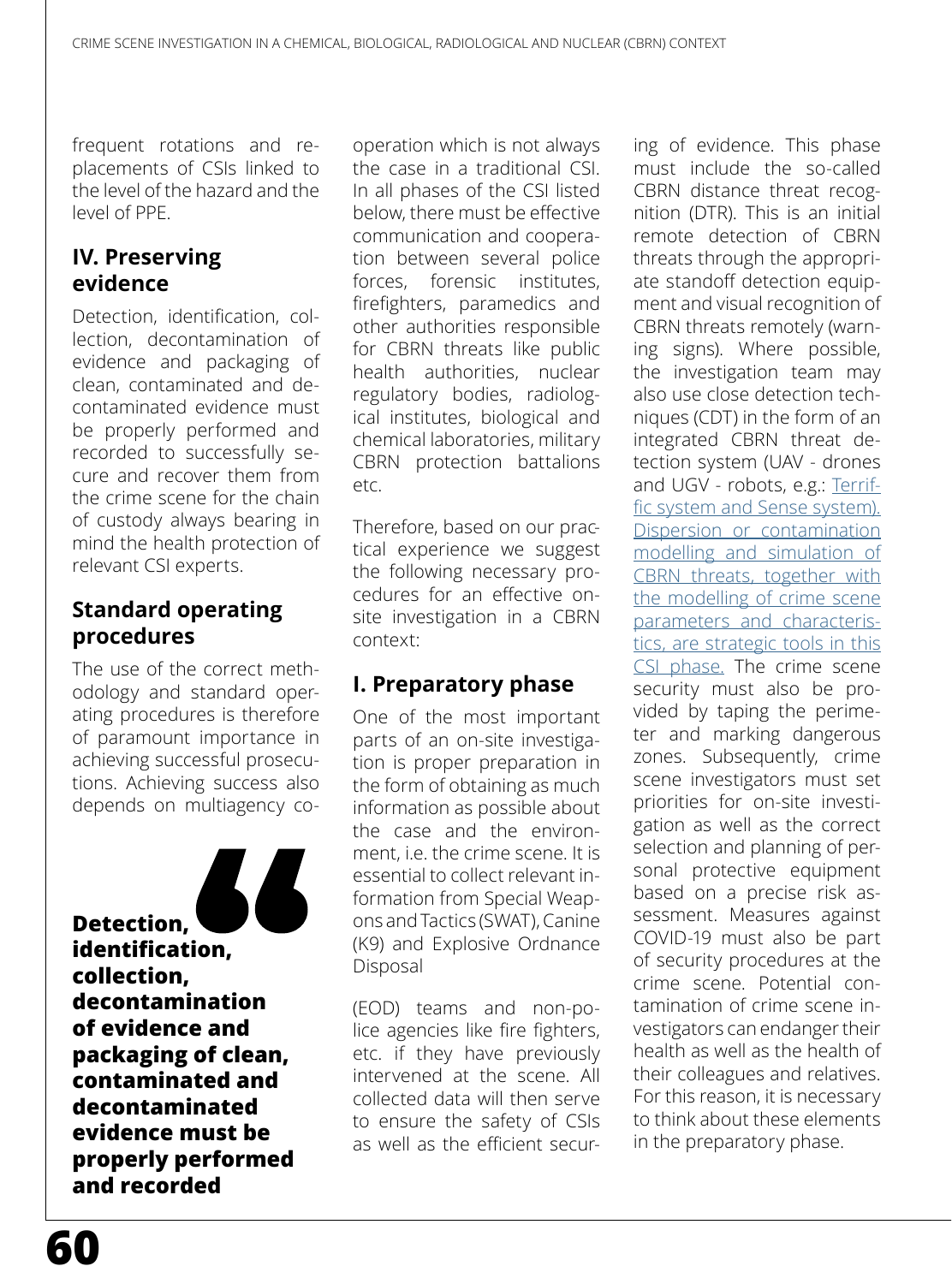### **II. Crime scene reconnaissance**

The crimes scene reconnais sance phase follows the pre vious one, where no weapon or improvised explosive de vice (IE D) threats have been detected by SWAT, K9 and/ or EO D teams. It involves the CBRN close threat recognition (CTR) if UAV and UGV couldn't been involved in the previous phase. Subsequently, detailed localization and detection of CBRN and other threats is performed using hand-held detection equipment and visual recognition. Furthermore, all possible obstacles, suspicious objects and sub stances and potential CBRN booby traps are recorded. This phase also includes an initial inspection of the crime scene, in which all access routes to the primary as well as the secondary crime scene are recorded, if they occur in

the common area.<br>3D Mapping or other commonly used methods may be used to register the crime scene. Finally, criminal inves tigators record the location, occurrence, and condition of potential traces and evidence.

Accurate photographic and video recordings must be made of this phase, as they will serve for subsequent phases and CBRN profiling of the crime scene and perpe trators. The reconnaissance

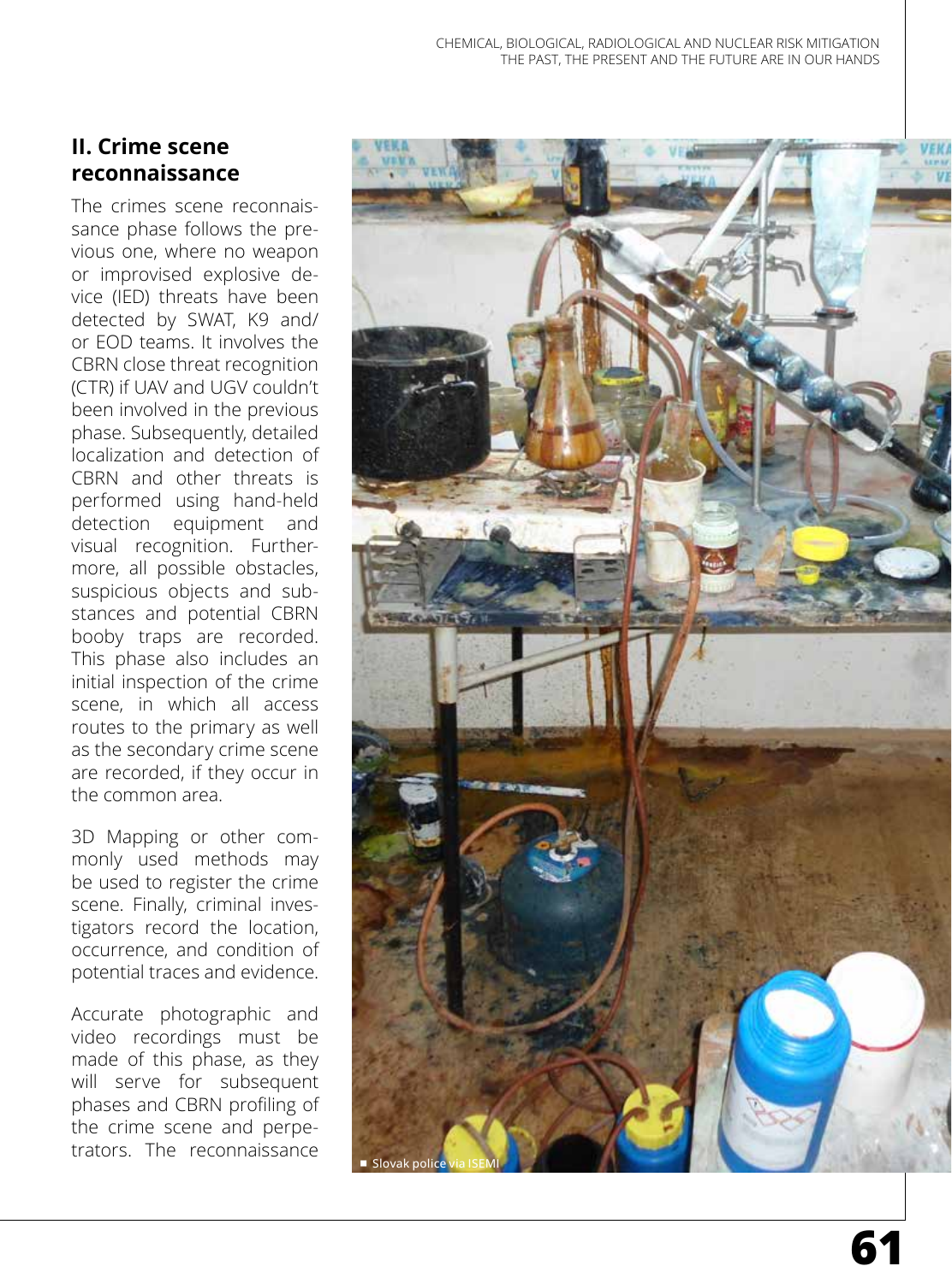phase is usually carried out in type A protective clothing, unless it is possible to identify the hazardous materials present in advance which allows a risk assessment to determine that a lower level of PPE can be used. Therefore, the default position is type A, which is the highest whole body fully encapsulated protection with independent oxygen flow – self-contained breathing apparatus (SCBA).

As a rule, this part of the crime scene inspection should be carried out, if possible, by the most experienced police officers, as it will result in further action.

#### **III. Planning for sampling, identifying and securing traces and collecting evidence**

The next phase is to prepare a plan for collecting samples of CBRN materials and securing identified traces. Planning must include all relevant safety measures as well as a sequence of steps for sampling, securing and collecting evidence. If there are dangerous substances or materials at the crime scene that obstruct investigators from securing evidence, such materials must be safely removed from the crime scene, or neutralized or shielded - in the case of radioactive sources - by specialised experts.

#### **IV. Sampling, securing traces and collecting evidence at the crime scene**

Sampling of suspect substances as well as identifying traces and securing evidence should be carried out in accordance with the established plan.

Samples of hazardous materials taken must be carefully recorded, as well as appropriate measurements by detection instruments. If possible, it is also important to record the GPS locations of evidence and samples, especially if it is an outdoor crime scene.<sup>7</sup>

An inventory log of labelled evidence should be created. The inventory should be carefully double checked for accuracy and all the evidence and samples should be reconciled against the log to ensure they have been correctly packaged and recorded before leaving the crime scene.

Crime scene investigators must be dressed in appropriate protective clothing according to pre-detected threats and a risk assessment, usually level B or C. It may happen in a specific case, that they will

need to wear an A level of PPE at all times.

#### **V. Decontamination of evidence, crime scene and CSI personnel**

The decontamination of selected samples of evidence before proper packaging and before transport to the laboratory or police storage room must be carried out in accordance with the relevant standards in such a way that the evidence is not invalidated, compromised, destroyed or rendered unusable. It should be noted that not all secured traces can be decontaminated.

Staff and crime scene decontamination must comply with national and international standards so as not to endanger the health of investigators and others.

#### **VI. Packaging of seized evidence from the crime scene for transportation**

Packaging of seized and labelled evidence from the crime scene has to be performed in a way that prevents any cross-contamination. Their transportation must comply with all legal norms to avoid any harm to the environment or health.

7 Interpol, Manuel sur les enquêtes scientifiques visant les crimes de pollution, 2015, [http://www.interpol.int/Crime-areas/Environmental-crime/Re](http://www.interpol.int/Crime-areas/Environmental-crime/Resources)[sources](http://www.interpol.int/Crime-areas/Environmental-crime/Resources) or <https://docplayer.fr/13414228-Manuel-sur-les-enquetes-scientifiques-visant-les-crimes-de-pollution-volume-ii-de-ii.html>